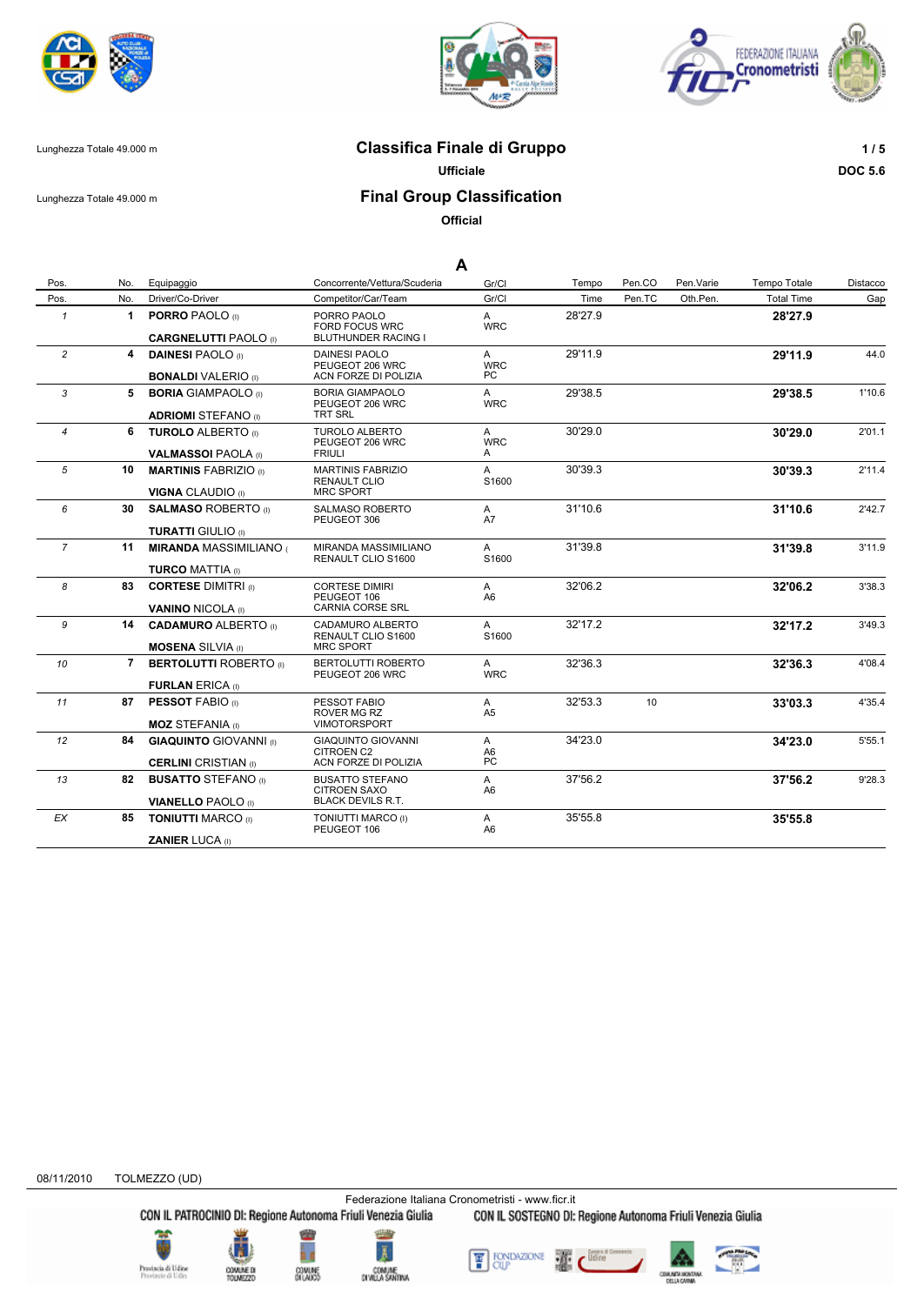





#### Lunghezza Totale 49.000 m **Classifica Finale di Gruppo 2 / 5**

**Ufficiale DOC 5.6**

Lunghezza Totale 49.000 m **Final Group Classification**

**Official**

|                     |              |                                                            | N                                                                          |                     |         |        |           |                   |          |
|---------------------|--------------|------------------------------------------------------------|----------------------------------------------------------------------------|---------------------|---------|--------|-----------|-------------------|----------|
| Pos.                | No.          | Equipaggio                                                 | Concorrente/Vettura/Scuderia                                               | Gr/Cl               | Tempo   | Pen.CO | Pen.Varie | Tempo Totale      | Distacco |
| Pos.                | No.          | Driver/Co-Driver                                           | Competitor/Car/Team                                                        | Gr/Cl               | Time    | Pen.TC | Oth.Pen.  | <b>Total Time</b> | Gap      |
| $\pmb{\mathcal{1}}$ | 3            | <b>SIGNOR MARCO (I)</b>                                    | SIGNOR MARCO<br><b>SKODA FABIA</b>                                         | N<br>S2000          | 29'33.1 |        |           | 29'33.1           |          |
| $\overline{c}$      | $\mathbf{2}$ | <b>BERNARDI PATRICK (I)</b>                                | <b>RALLY TEAM SRL</b>                                                      | N                   | 29'42.3 |        |           |                   | 9.2      |
|                     |              | <b>DE CECCO</b> CLAUDIO (I)<br><b>GIATTI ENEO</b> (0)      | DE CECCO CLAUDIO<br>PEUGEOT 207 S2000<br><b>MOTOR IN MOTION</b>            | S2000               |         |        |           | 29'42.3           |          |
| 3                   |              | <b>16 FIORESE PIERDOMENICO</b>                             | FIORESE PIERDOMENICO<br>MITSUBISHI LANCER EVO IX                           | N<br>N <sub>4</sub> | 30'43.2 |        |           | 30'43.2           | 1'10.1   |
|                     |              | <b>ZANNONI FRANCESCO</b> (I)                               | ACN FORZE DI POLIZIA                                                       | <b>PCA</b>          |         |        |           |                   |          |
| 4                   | 19           | <b>DORETTO MICHELE</b> (I)<br><b>MARINI ALESSANDRO</b> (I) | DORETTO MICHELE<br>MITSUBISHI LANCER EVO IX<br><b>DEXTERS TEAM</b>         | N<br>N4             | 31'03.7 |        |           | 31'03.7           | 1'30.6   |
| 5                   |              | 8 <b>TABATON LUCA</b> (I)                                  | <b>TABATON LUCA</b>                                                        | N                   | 31'45.0 |        |           | 31'45.0           | 2'11.9   |
|                     |              | <b>MALINARICH GIANFRANCO</b>                               | PEUGEOT 207 S2000<br><b>GRIFONE</b>                                        | S2000               |         |        |           |                   |          |
| 6                   | 21           | <b>SORAVIA LUCA (I)</b>                                    | SORAVIA LUCA                                                               | N                   | 31'52.8 |        |           | 31'52.8           | 2'19.7   |
|                     |              | <b>PAIS DE LIBERA ROBERTO</b>                              | MITSUBISHI LANCER EVO IX<br><b>BL RACING</b>                               | N4                  |         |        |           |                   |          |
| $\overline{7}$      | 18           | <b>GIORDANO DAVIDE</b> (I)                                 | GIORDANO DAVIDE<br>MITSUBISHI LANCER EVO X                                 | N<br>N4             | 32'01.2 |        |           | 32'01.2           | 2'28.1   |
|                     |              | <b>SICHI EZIO</b> (I)                                      | ACN FORZE DI POLIZIA                                                       | <b>PCA</b>          |         |        |           |                   |          |
| 8                   | 56           | <b>MATIZ ANTONELLO</b> (I)<br><b>JASKA MARTIN</b> (I)      | <b>MATIZ ANTONELLO</b><br>SUBARU IMPREZA DIESEL<br><b>CARNIA CORSE SRL</b> | N<br>N <sub>3</sub> | 32'20.3 |        |           | 32'20.3           | 2'47.2   |
| 9                   | 109          | <b>PARONUZZI STEFANO</b> (I)                               | PARONUZZI STEFANO<br><b>CITROEN SAXO</b>                                   | N<br>N <sub>2</sub> | 32'28.2 |        |           | 32'28.2           | 2'55.1   |
|                     |              | <b>MATTIOZ LARISSA</b> (I)                                 | A.S.D. SUPER 2000                                                          |                     |         |        |           |                   |          |
| 10                  | 51           | <b>MARCHIOL MARCO</b> (I)                                  | <b>MARCHIOL MARCO</b><br>RENAULT CLIO RS LIGHT                             | N<br>N <sub>3</sub> | 32'58.4 |        |           | 32'58.4           | 3'25.3   |
|                     |              | <b>SOLDA' GIUSEPPE</b> (i)                                 | <b>FRIULI</b>                                                              | A                   |         |        |           |                   |          |
| 11                  | 98           | <b>PIANCA GIOVANNI</b> (I)<br><b>BAZZI MONICA</b> (I)      | PIANCA GIOVANNI<br>PEUGEOT 106 RALLYE<br><b>MARCA RALLY CLUB</b>           | N<br>N <sub>2</sub> | 33'08.4 |        |           | 33'08.4           | 3'35.3   |
| 12                  | 99           | <b>BUCCINO MICHELE</b> (i)                                 | <b>BUCCINO MICHELE</b>                                                     | N                   | 33'13.2 |        |           | 33'13.2           | 3'40.1   |
|                     |              | <b>CODROMAZ FRANCO (I)</b>                                 | PEUGEOT 106 RALLYE<br><b>VIMOTORSPORT</b>                                  | N <sub>2</sub>      |         |        |           |                   |          |
| 13                  | 54           | <b>BELTRAMINI DIEGO</b> (I)                                | <b>BELTRAMINI DIEGO</b><br><b>RENAULT CLIO RS</b>                          | N<br>N <sub>3</sub> | 33'19.2 |        |           | 33'19.2           | 3'46.1   |
|                     | 106          | <b>GOTTI</b> CLAUDIO (I)                                   |                                                                            |                     |         |        |           |                   |          |
| 14                  |              | <b>SUSANI LUCA (I)</b><br><b>QUARINA DENNY (I)</b>         | SUSANI LUCA (I)<br>PEUGEOT 106<br>SPORT JOY                                | N<br>N <sub>2</sub> | 33'27.6 |        |           | 33'27.6           | 3'54.5   |
| 15                  | 101          | <b>BERTOLUTTI GIUSEPPE (i)</b>                             | <b>BERTOLUTTI GIUSEPPE</b>                                                 | N                   | 33'35.8 |        |           | 33'35.8           | 4'02.7   |
|                     |              | <b>'EL DANDI'</b> (I)                                      | PEUGEOT 106<br>SPORT JOY                                                   | N <sub>2</sub>      |         |        |           |                   |          |
| 16                  | 74           | <b>FONTANA KYD</b> (I)                                     | <b>FONTANA KYD</b><br>RENAULT CLIO RS LIGHT                                | N<br>N <sub>3</sub> | 33'38.8 |        |           | 33'38.8           | 4'05.7   |
|                     |              | <b>ANDRIOLO ALEX (I)</b>                                   | <b>HAWK RACING CLUB SRL</b>                                                |                     |         |        |           |                   |          |
| 17                  |              | <b>112 CHIUCH ANDREA</b> (I)<br><b>CORREDIG ALESSANDRO</b> | <b>CHIURCH ANDREA</b><br>PEUGEOT 106<br>SPORT JOY                          | N<br>N <sub>2</sub> | 34'05.3 |        |           | 34'05.3           | 4'32.2   |
| 18                  | 100          | <b>MARCHIOL GIANNI</b> (I)                                 | <b>MARCHIOL GIANNI</b>                                                     | N                   | 34'28.4 |        |           |                   | 4'55.3   |
|                     |              | <b>GOI DEBORA</b> (I)                                      | <b>HONDA CIVIC EK4</b><br><b>FRIULI</b>                                    | N <sub>2</sub>      |         |        |           | 34'28.4           |          |
| 19                  | 104          | <b>CUSSIGH PAOLO</b> (I)                                   | <b>CUSSIGH PAOLO</b>                                                       | N                   | 34'43.8 |        |           | 34'43.8           | 5'10.7   |
|                     |              | <b>SAPIENZA LUCIANO</b> (I)                                | <b>CITROEN SAXO</b><br><b>FRIULI</b>                                       | N <sub>2</sub>      |         |        |           |                   |          |
| 20                  | 117          | <b>ERMEN MATTEO</b> (I)                                    | <b>ERMEN MATTEO</b><br>PEUGEOT 106                                         | N<br>N <sub>2</sub> | 34'46.8 |        |           | 34'46.8           | 5'13.7   |

PEUGEOT 106 FORUM JULII HC

CITROEN SAXO SPORT JOY

RENAULT CLIO RS GORIZIA CORSE

Federazione Italiana Cronometristi - www.ficr.it<br>CON IL PATROCINIO DI: Regione Autonoma Friuli Venezia Giulia CON IL SOSTEGNO DI:

ĥ d

COMUNE<br>DILAUCO

Ã

DIVILLA SANTINA

**VISINTINI** LEONARDO (I)

**IUSSA** CRISTINA (I)

**GRASSI** ALBERTO (I)

vincia di Udio<br>vincie di Udio

08/11/2010 TOLMEZZO (UD)

*21* **116 MARTINIS** ANGELO (I) MARTINIS ANGELO **35'11.1** 5'38.0

*22* **70 FRANDOLI** NICOLA (I) FRANDOLI NICOLA **35'28.3** 5'55.2

N N2

N N3 35'11.1

35'28.3

CON IL SOSTEGNO DI: Regione Autonoma Friuli Venezia Giulia

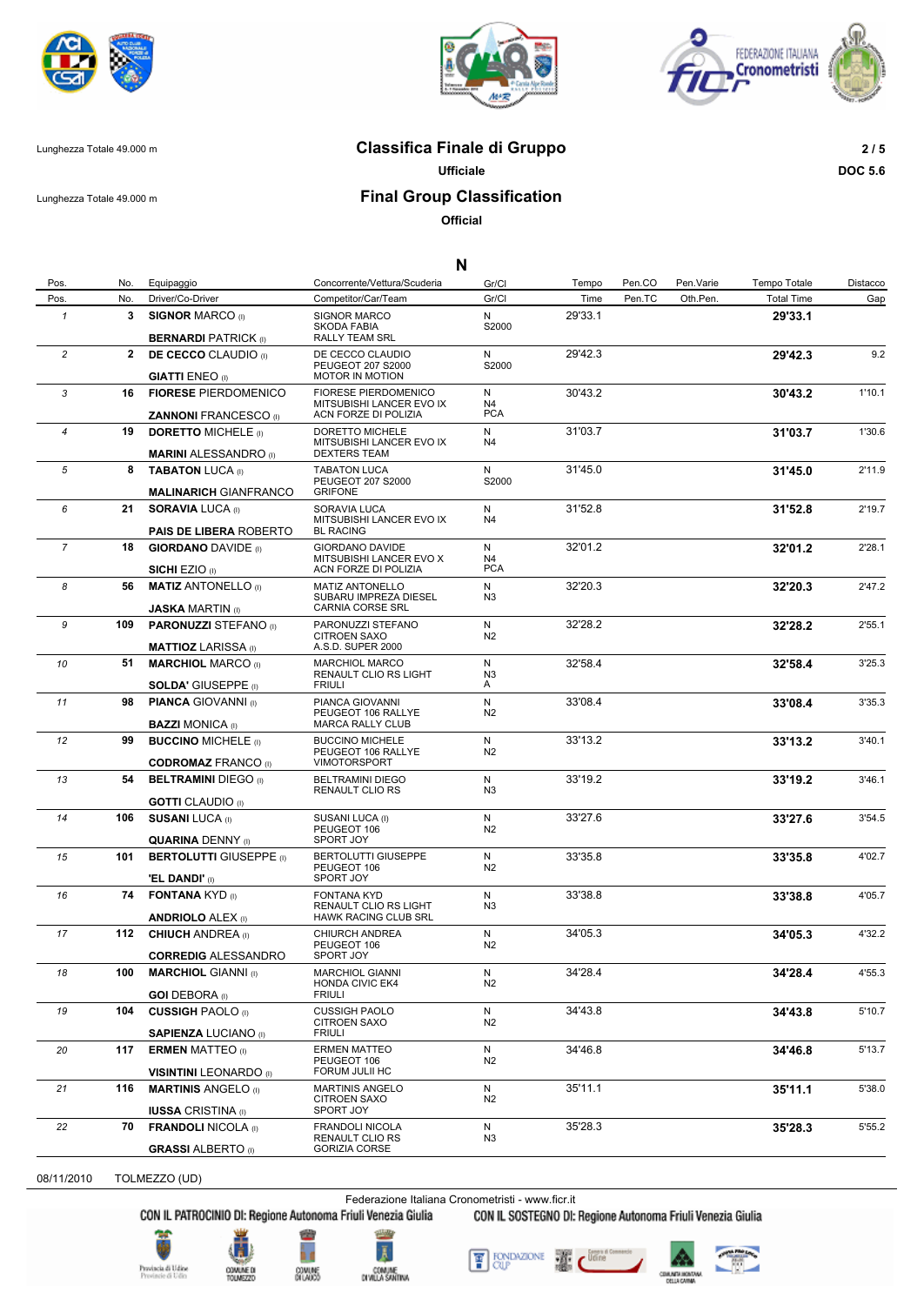





## Lunghezza Totale 49.000 m **Classifica Finale di Gruppo 3 / 5**

**Ufficiale DOC 5.6**

Lunghezza Totale 49.000 m **Final Group Classification**

**Official**

| 23 | 114 | <b>MUSER LUCA</b> (I)         | <b>MUSER LUCA</b><br>PEUGEOT 106              | N<br>N <sub>2</sub> | 35'32.8 |    | 35'32.8 | 5'59.7  |
|----|-----|-------------------------------|-----------------------------------------------|---------------------|---------|----|---------|---------|
|    |     | <b>SPANGARO THOMAS</b> (I)    | ACN FORZE DI POLIZIA                          | P                   |         |    |         |         |
| 24 | 120 | "JULLI" (I)                   | JULLI<br>PEUGEOT 106                          | N<br>N <sub>2</sub> | 35'37.6 |    | 35'37.6 | 6'04.5  |
|    |     | <b>DE LUCA CORRADO</b> (0)    | ACN FORZE DI POLIZIA                          | PC                  |         |    |         |         |
| 25 | 118 | <b>POLONIA</b> VANESSA (i)    | POLONIA VANESSA<br>PEUGEOT 106                | N<br>N <sub>2</sub> | 35'39.1 |    | 35'39.1 | 6'06.0  |
|    |     | <b>DEFENT ELISA</b> (I)       | <b>MRC SPORT</b>                              | F                   |         |    |         |         |
| 26 | 113 | <b>SOSOL ALBERT</b> (i)       | <b>SOSOL ALBERT</b><br>PEUGEOT 106            | N<br>N <sub>2</sub> | 35'46.3 |    | 35'46.3 | 6'13.2  |
|    |     | <b>CERETTI MICHELE</b> (I)    |                                               |                     |         |    |         |         |
| 27 | 110 | <b>BELTRAME GABRIELE (i)</b>  | <b>BELTRAME GABRIELE</b><br>PEUGEOT 106 S16   | N<br>N <sub>2</sub> | 35'59.0 |    | 35'59.0 | 6'25.9  |
|    |     | <b>PICENO DENIS (I)</b>       |                                               |                     |         |    |         |         |
| 28 | 72  | <b>PELLONI JOSEF</b> (i)      | PELLONI JOSEF<br><b>RENAULT CLIO</b>          | N<br>N <sub>3</sub> | 36'02.8 |    | 36'02.8 | 6'29.7  |
|    |     | <b>MONTIGLIO ELISABETTA (</b> | <b>GORIZIA CORSE</b>                          |                     |         |    |         |         |
| 29 | 103 | <b>COLJA FABRIZIO</b> (1)     | <b>COLJA FABRIZIO</b><br>PEUGEOT 106          | N<br>N <sub>2</sub> | 36'10.6 |    | 36'10.6 | 6'37.5  |
|    |     | <b>BENOSSI LUCA</b> (I)       | <b>FRIULI</b>                                 |                     |         |    |         |         |
| 30 | 125 | <b>MARUS LORENA (I)</b>       | <b>MARUS LORENA</b><br><b>RENAULT CLIO RS</b> | N<br>N <sub>3</sub> | 36'18.0 |    | 36'18.0 | 6'44.9  |
|    |     | <b>STROMENDO LAURA</b> (I)    | AD CAR RALLY SERVICE                          | F                   |         |    |         |         |
| 31 | 121 | <b>DRIGO MANUEL (i)</b>       | <b>DRIGO MANUEL</b><br>PEUGEOT 106            | N<br>N <sub>2</sub> | 36'40.2 |    | 36'40.2 | 7'07.1  |
|    |     | <b>CALABRETTA PAOLO</b> (i)   | <b>MRC SPORT</b>                              |                     |         |    |         |         |
| 32 | 105 | <b>CANNONE FRANCESCO</b> (i)  | <b>CANNONE FRANCESCO</b><br>PEUGEOT 106       | N<br>N <sub>2</sub> | 36'43.3 |    | 36'43.3 | 7'10.2  |
|    |     | <b>SPINELLO MATTEO (I)</b>    |                                               |                     |         |    |         |         |
| 33 | 57  | <b>PAPST HEIMO (A)</b>        | PAPST HEIMO<br><b>RENAULT CLIO RS</b>         | N<br>N <sub>3</sub> | 45'49.8 | 40 | 46'29.8 | 16'56.7 |
|    |     | <b>KUESS ANDREAS (A)</b>      |                                               |                     |         |    |         |         |

**R**

| Pos.           | No. | Equipaggio                                                  | Concorrente/Vettura/Scuderia                                            | Gr/Cl                       | Tempo   | Pen.CO | Pen. Varie | <b>Tempo Totale</b> | Distacco |
|----------------|-----|-------------------------------------------------------------|-------------------------------------------------------------------------|-----------------------------|---------|--------|------------|---------------------|----------|
| Pos.           | No. | Driver/Co-Driver                                            | Competitor/Car/Team                                                     | Gr/Cl                       | Time    | Pen.TC | Oth.Pen.   | <b>Total Time</b>   | Gap      |
|                | 23  | <b>TOMASSO DIMITRI (I)</b><br><b>TURATTI MATTEO</b> (0)     | <b>TOMASSO DIMIRI</b><br>RENAULT CLIO<br><b>RALLY POINT</b>             | R<br>R3C                    | 31'04.8 |        |            | 31'04.8             |          |
| $\overline{2}$ | 24  | <b>MARTINELLI ALBERTO</b> (I)<br><b>CROSILLA SIMONE</b> (i) | MARTINELLI ALBERTO<br>RENAULT CLIO<br><b>CAR RALLY SERVICE</b>          | R<br>R <sub>3</sub> C       | 33'05.1 |        |            | 33'05.1             | 2'00.3   |
| 3              | 27  | <b>COPPOLA LUCA</b> (I)<br><b>CRISTOFOLI ALEX (i)</b>       | CRISTOFOLI ALEX<br>PEUGEOT 207<br><b>MRC SPORT</b>                      | R<br>R <sub>3</sub> T       | 34'06.5 |        |            | 34'06.5             | 3'01.7   |
| $\overline{4}$ | 33  | LEIGEB HEINZ (A)<br><b>EDER HORST (A)</b>                   | <b>LEIGEB HEINZ</b><br><b>RENAULT CLIO</b>                              | R<br>R <sub>3</sub> C       | 34'15.7 |        |            | 34'15.7             | 3'10.9   |
| 5              | 50  | <b>TERPIN LUIGI (i)</b><br><b>DRIOLI PAOLO</b> (I)          | TERPIN LUIGI<br><b>CITROEN C2</b><br><b>GORIZIA CORSE</b>               | R<br>R <sub>2</sub> B       | 34'17.0 | 10     |            | 34'27.0             | 3'22.2   |
| 6              | 28  | <b>SCHULZ FRANZ (A)</b><br><b>HOFSTETTER HANNES (A)</b>     | <b>SCHULZ FRANZ</b><br>PEUGEOT 207                                      | R<br>R <sub>3</sub> T       | 34'38.0 |        |            | 34'38.0             | 3'33.2   |
| $\overline{7}$ | 29  | LE COULTRE STEPHANIE<br><b>CALECA VERONICA (I)</b>          | LE COULTRE STEPHANIE (CH)<br>FIAT 500 ABARTH<br><b>CARNIA CORSE SRL</b> | R<br>R <sub>3</sub> T<br>F. | 34'56.5 |        |            | 34'56.5             | 3'51.7   |
| 8              | 25  | <b>PROSDOCIMO ALESSAND</b><br><b>NADIN MAURO</b> (I)        | PROSDOCIMO ALESSANDRO<br><b>RENAULT CLIO</b><br><b>MRC SPORT</b>        | R<br>R <sub>3</sub> C       | 36'22.1 | 2'30   |            | 38'52.1             | 7'47.3   |

#### 08/11/2010 TOLMEZZO (UD)

Federazione Italiana Cronometristi - www.ficr.it<br>CON IL PATROCINIO DI: Regione Autonoma Friuli Venezia Giulia CON IL SOSTEGNO DI:

**Pravincia di Udine**<br>Provincie di Udin





CON IL SOSTEGNO DI: Regione Autonoma Friuli Venezia Giulia

FONDAZIONE Ŧ

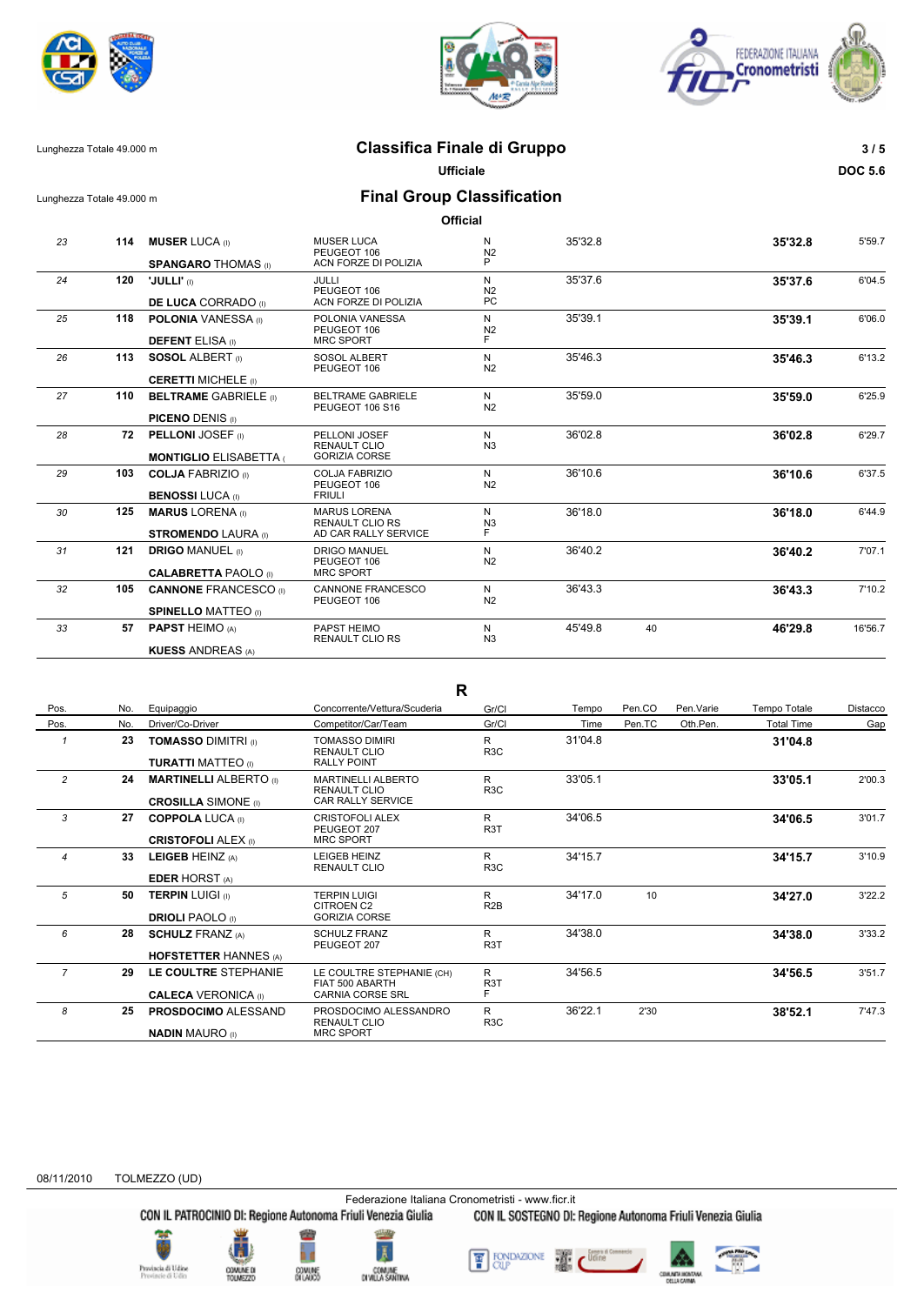





Lunghezza Totale 49.000 m **Classifica Finale di Gruppo 4 / 5**

**Ufficiale DOC 5.6**

### Lunghezza Totale 49.000 m **Final Group Classification**

**Official**

| Pos.           | No. | Equipaggio                                                  | Concorrente/Vettura/Scuderia                                                    | Gr/Cl                 | Tempo   | Pen.CO | Pen.Varie | Tempo Totale      | Distacco |
|----------------|-----|-------------------------------------------------------------|---------------------------------------------------------------------------------|-----------------------|---------|--------|-----------|-------------------|----------|
| Pos.           | No. | Driver/Co-Driver                                            | Competitor/Car/Team                                                             | Gr/Cl                 | Time    | Pen.TC | Oth.Pen.  | <b>Total Time</b> | Gap      |
| $\mathbf{1}$   | 38  | <b>SCOPEL ROBERTO</b> (I)                                   | SCOPEL ROBERTO<br>RENAULT CLIO WILLIAMS<br><b>HAWK RACING CLUB SRL</b>          | FA<br>FA7             | 30'12.2 |        |           | 30'12.2           |          |
| $\overline{c}$ |     | <b>DE MARCO ALICE (I)</b><br>37 NOSELLA FABIO (I)           | NOSELLA FABIO                                                                   | FA                    | 31'18.1 |        |           |                   | 1'05.9   |
|                |     | <b>ALTOE' MIRKO</b> (I)                                     | RENAULT CLIO WILLIAMS<br><b>VIMOTORSPORT</b>                                    | FA7                   |         |        |           | 31'18.1           |          |
| 3              |     | 36 BRAVI FILIPPO (I)<br><b>BERTOLDI ENRICO (i)</b>          | <b>BRAVI FILIPPO</b><br><b>RENAULT CLIO WILLIAMS</b><br>SPORT JOY               | FA<br>FA7             | 31'29.3 |        |           | 31'29.3           | 1'17.1   |
| 4              | 35  | <b>BORIA ENNIO</b> (I)                                      | <b>BORIA ENNIO</b>                                                              | <b>FA</b>             | 31'39.5 |        |           | 31'39.5           | 1'27.3   |
|                |     |                                                             | RENAULT CLIO WILLIAMS                                                           | FA7                   |         |        |           |                   |          |
|                |     | <b>BORIA FEDERICO</b> (I)                                   |                                                                                 |                       |         |        |           |                   |          |
| 5              | 43  | <b>DE SABBATA MATTEO</b> (I)<br><b>ROSSETTO MARIKA</b> (i)  | DE SABBATA MATTEO<br>RENAULT CLIO WILLIAMS<br><b>MOTOR IN MOTION</b>            | FA<br>FA7             | 31'53.8 |        |           | 31'53.8           | 1'41.6   |
| 6              |     | 47 PANATO TIZIANO (I)                                       | PANATO TIZIANO                                                                  | FA                    | 32'45.3 |        |           | 32'45.3           | 2'33.1   |
|                |     | <b>GUGOLE LIA (i)</b>                                       | RENAULT CLIO WILLIAMS                                                           | FA7                   |         |        |           |                   |          |
| $\overline{7}$ | 48  | <b>COLLINASSI ROBERTO</b> (I)                               | COLLINASSI ROBERTO                                                              | FA                    | 33'54.3 |        |           | 33'54.3           | 3'42.1   |
|                |     |                                                             | RENAULT CLIO                                                                    | FA7                   |         |        |           |                   |          |
|                |     | <b>DALLA PIETRA FABIO (I)</b>                               | E.R. MOTORSPORT                                                                 |                       |         |        |           |                   |          |
| 8              |     | 39 ALZETTA MARCO (I)<br><b>CORONA GIOVANNI</b> (I)          | <b>ALZETTA MARCO</b><br><b>RENAULT CLIO WILLIAMS</b><br><b>CARNIA CORSE SRL</b> | FA<br>FA7             | 34'23.4 |        |           | 34'23.4           | 4'11.2   |
| 9              | 41  | <b>CROZZOLI MARCO</b> (I)                                   | CROZZOLI MARCO                                                                  | FA                    | 34'23.9 |        |           | 34'23.9           | 4'11.7   |
|                |     | <b>DEL FRARI ALAN (I)</b>                                   | OPEL ASTRA<br>ACN FORZE DI POLIZIA                                              | FA7<br>PC             |         |        |           |                   |          |
| 10             | 86  | <b>DE NARDO MARCO (I)</b>                                   | DE NARDO MARCO (I)<br>PEUGEOT 106 XSI                                           | FA<br>FA <sub>5</sub> | 34'38.4 |        |           | 34'38.4           | 4'26.2   |
|                |     | <b>DE LUCA MATTIA (I)</b>                                   | <b>BL RACING</b>                                                                |                       |         |        |           |                   |          |
| 11             | 92  | <b>PILAT ROBERTO</b> (I)<br><b>SIGNOROTTO FULVIO</b> (I)    | PILAT ROBERTO<br>PEUGEOT 205 RALLYE<br><b>MARCA RALLY CLUB</b>                  | FA<br>FA <sub>5</sub> | 34'48.6 |        |           | 34'48.6           | 4'36.4   |
| 12             | 31  | <b>MINCIN GABRIELE (I)</b>                                  | <b>MINCIN GABRIELE</b>                                                          | FA                    | 34'57.9 |        |           | 34'57.9           | 4'45.7   |
|                |     | <b>GIOIELLI ADRIANO</b> (I)                                 | RENAULT CLIO<br><b>BL RACING</b>                                                | FA7                   |         |        |           |                   |          |
| 13             | 46  | <b>ERLACHER CHRISTIAN (A)</b>                               | <b>ERLACHER CHRISTIAN</b>                                                       | <b>FA</b>             | 35'04.6 |        |           | 35'04.6           | 4'52.4   |
|                |     | <b>APPELTAUER PAMELA (A)</b>                                | <b>FORD ESCORT RS</b>                                                           | FA7                   |         |        |           |                   |          |
| 14             | 88  | <b>BRUSEGHIN THOMAS (I)</b>                                 | STEFANUTTO MICHAEL<br>PEUGEOT 205 RALLYE                                        | FA<br>FA <sub>5</sub> | 36'05.0 |        |           | 36'05.0           | 5'52.8   |
|                |     | <b>STEFANUTTO MICHAEL (I)</b>                               |                                                                                 |                       |         |        |           |                   |          |
| 15             | 96  | <b>FRANCHI MASSIMILIANO</b> (I<br><b>FRANCHI</b> SIMONE (I) | FRANCHI MASSIMILIANO<br>PEUGEOT 205 RALLYE<br>MODENA CORSE                      | FA<br>FA <sub>5</sub> | 37'18.6 |        |           | 37'18.6           | 7'06.4   |
| 16             |     | 97 TONIN LUCIO (I)                                          | <b>TONIN LUCIO</b>                                                              | FA                    | 38'02.9 |        |           | 38'02.9           | 7'50.7   |
|                |     |                                                             | PEUGEOT 106 RALLYE                                                              | FA <sub>5</sub>       |         |        |           |                   |          |
|                |     | <b>BOGO LORENZO</b> (I)                                     | <b>VIMOTORSPORT</b>                                                             |                       |         |        |           |                   |          |
| 17             | 93  | <b>CAMPEIS ALEX DANIELE</b> (1<br><b>TOFFOLI MAURO</b> (I)  | CAMPEIS ALEX DANIELE<br>PEUGEOT 106<br>CAR RALLY SERVICE                        | FA<br>FA <sub>5</sub> | 39'55.4 |        |           | 39'55.4           | 9'43.2   |

08/11/2010 TOLMEZZO (UD)

Federazione Italiana Cronometristi - www.ficr.it<br>CON IL PATROCINIO DI: Regione Autonoma Friuli Venezia Giulia CON IL SOSTEGNO DI:







FONDAZIONE Ŧ

CON IL SOSTEGNO DI: Regione Autonoma Friuli Venezia Giulia